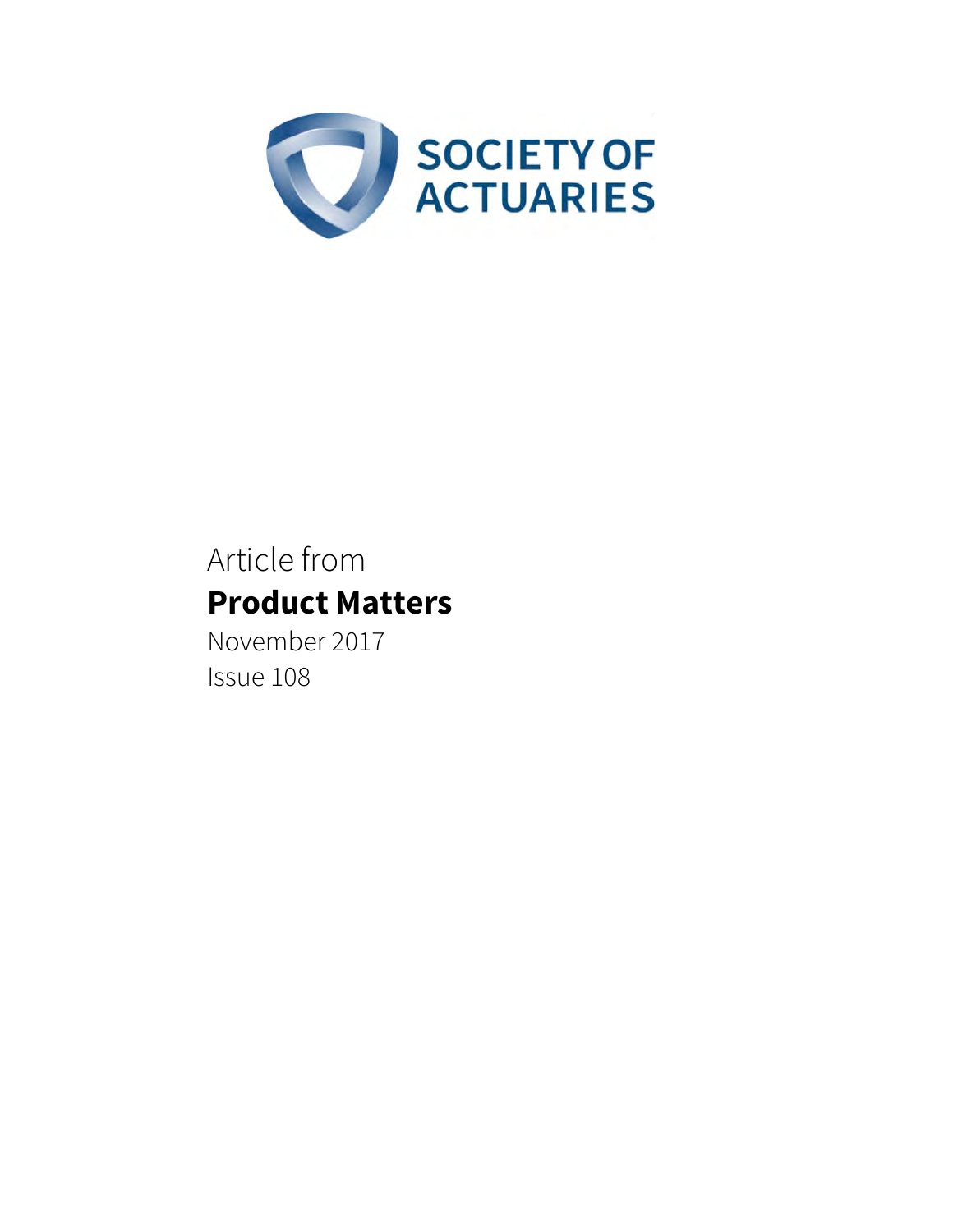## Life Insurance for the Digital Age: An End-to-End View

**By Nitin Nayak and Stephen Abrokwah**

**According to a Swiss Re study, life insurance ownership**<br>has declined at a dramatic rate over the past 30 years<br>and is currently at a 50-year low.<sup>1</sup> This situation is most<br>propounced among the middle market and millennia has declined at a dramatic rate over the past 30 years and is currently at a 50-year low.<sup>1</sup> This situation is most pronounced among the middle market and millennial households. Declining sales partly explain the research estimates of the life insurance protection gap,<sup>2,3</sup> which has been estimated to exceed USD 86 trillion globally and USD 20 trillion within the United States alone. The average household protection gap within the United States is now estimated to be just under USD 400 thousand.

Independent and captive agents constitute the majority of the existing distribution channels for life insurance products, and they have gradually migrated toward supporting mostly high net-worth individuals for larger face amount policies (See Figure 1). As a result, many in the mid-market segment are left to their own sources for both educating themselves and purchasing life insurance products.

With a greater availability of both internal and external data, along with advances in predictive models, an increase in

Figure 1 Individual Life Insurance Sales<sup>4</sup>



Source: Swiss Re Economic Research and Consulting.

competitive pressures, and a shift in demographics toward millennial and Gen X generations, it is now an opportune time for primary insurers to reassess the traditional approaches for addressing the protection gap. The industry has started examining this issue from multiple viewpoints along the customer journey. Recommendations include educating customers about the value and affordability of life insurance, reducing the friction and waiting times in the buying process, and improving the quality and speed of assessing/pricing customer's mortality risk. As a result, existing actuarial methods are being supplemented with several nontraditional data sources and modelling techniques, which are currently in various stages of deployment. This article provides an overview of various innovative solutions supporting an end-to-end underwriting process for life insurance products.

### EVOLUTION OF THE TRADITIONAL LIFE INSURANCE BUYING PROCESS

Life insurance plays an important role in protecting households and families from the dire financial impact of uncertain mortality. Over the years, actuaries have developed robust estimates of life expectancy by using mortality tables to predict aggregate insured population mortality as well as dependable underwriting techniques to assess the relative risk of an individual. Though these techniques have been widely accepted within the insurance industry for many years, the traditional life insurance underwriting process is time-consuming, invasive and costly. Typically, a life insurer spends about a month and several hundred dollars underwriting each proposed insured, with underwriting costs ultimately passed on to policyholders through increased premium rates.<sup>3</sup>

Over the years, the life insurance industry has been gradually streamlining the underwriting and customer sales processes to make them less invasive and to provide a more timely response. Some early enhancements included simplified issue products with easier application requirements and nonmedical underwriting for smaller face amounts, and refinements of underwriting guidelines based on protective value studies.

The increased availability of individual-level data, new sources of nontraditional information, and advances in machine learning techniques have created an opportunity for life insurers to embrace innovations in various areas along the insurance value chain. In the context of underwriting, this innovative revolution utilizes predictive analytics, underwriting automation and business intelligence to underwrite with faster turnaround times, reduced costs and fewer invasive medical requirements. This win-win situation for insurers and prospective policyholders should help insurance companies to increase sales, improve their bottom line and provide a better customer experience to proposed insureds. This transformation, however, is not without its challenges, especially when it comes to the mortality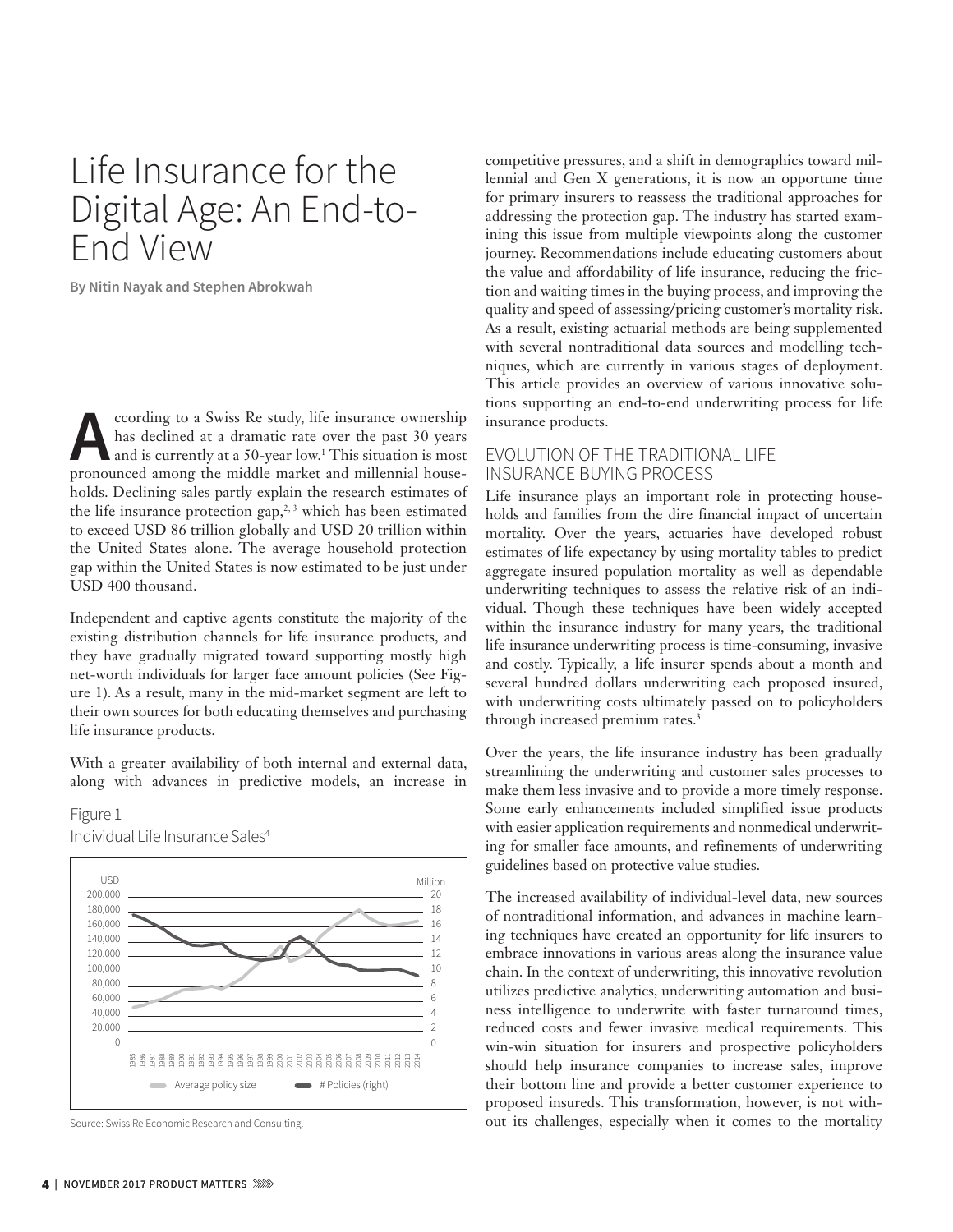## Figure 2 Mortality Cost Implications of Various Underwriting Approaches



implications. Figure 2 shows the relative increase/decrease of mortality costs for various approaches being explored within the industry. In comparison to a full underwriting process with its detailed and time-intensive procedures, the faster nonmedical (no paramedical exam, blood or urine test, or attending physician statement) underwriting process increases the expected mortality cost. Alternatively, transitioning from nonmedical underwriting to fluid-less underwriting, supplemented with predictive analytics, can bring expected mortality to levels closer to that of a fully underwritten process.<sup>5</sup>

## LIFE INSURANCE FOR THE MIDDLE MARKET AND MILLENNIAL GENERATION CONSUMERS

Life insurers can learn much from other industries, including online retail and personal banking, to improve the customer satisfaction of their consumers. This is especially true for the millennial generation who would likely prefer to purchase life insurance products online. Figure 3 shows the results of a consumer survey regarding satisfaction with online experiences across various industries. Clearly, the insurance industry lags behind when it comes to delivering a satisfactory online consumer experience.

To increase customer satisfaction, especially for the millennial generation, we suggest primary insurers offering life insurance products consider the following consumer expectations:

- The ability for the consumer to get a quick tutorial on life insurance products, with a concise explanation of their benefits
- An individualized needs analysis for each consumer, along with a recommendation for various life insurance products (term versus permanent), and face amounts based on their individual life situation.
- A simple application process requiring fewer questions, with as many fields in the application prefilled with user-specific information as appropriate
- A quote delivered in real time describing the policy coverage and associated premium and payment options, similar to the experience of purchasing automobile insurance online
- A set of relevant quote alternatives, each outlining policy coverages and associated premiums for the user to compare to the face amount originally requested by user
- A view of life insurance and related products (e.g., riders and term periods purchased by the consumer's peers in order to assist with decision making)

#### Figure 3

Consumer Satisfaction with Online Experience by Industry6

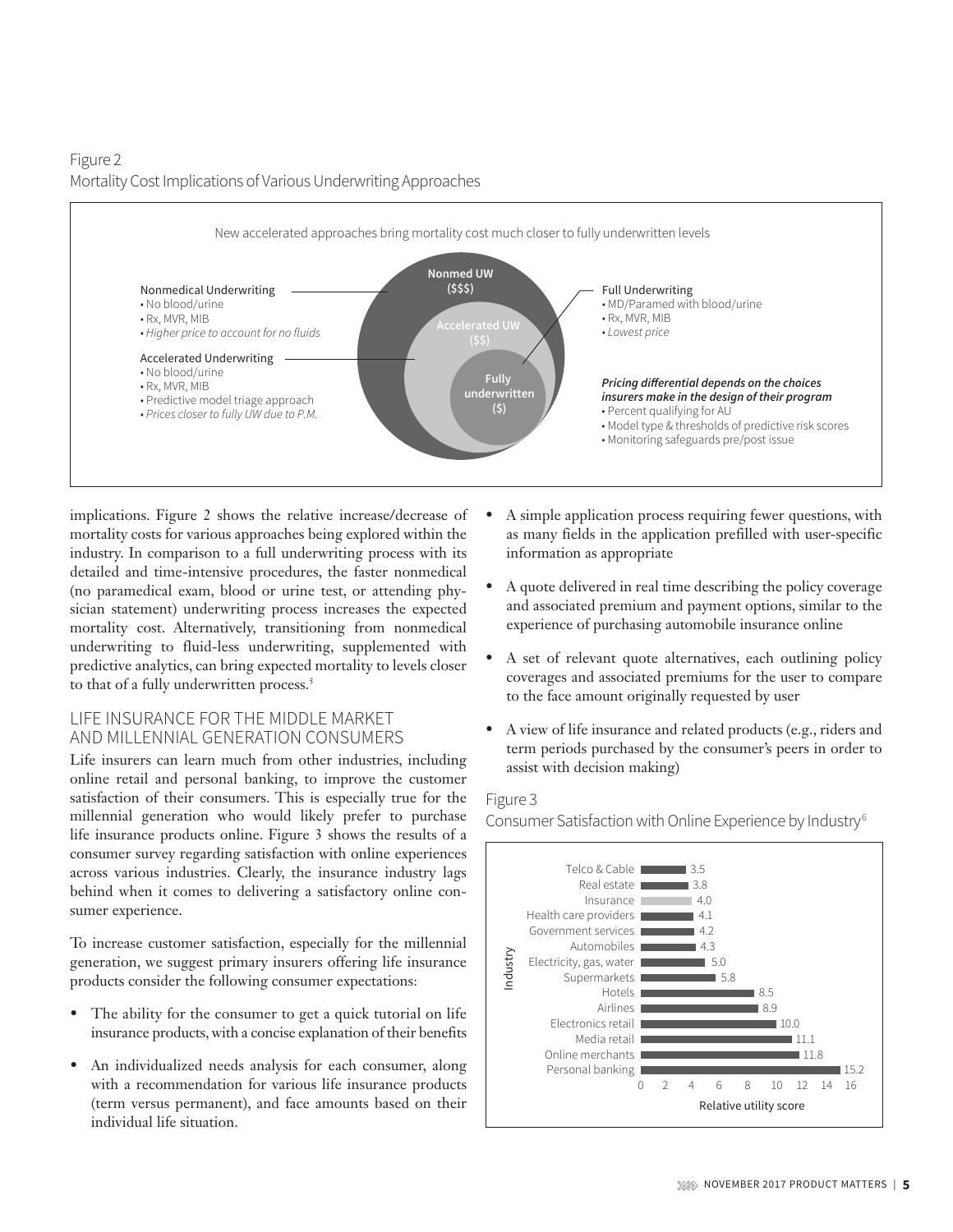The next section presents a view of the end-to-end process for purchasing life insurance products from the perspective of a life insurer.

## OVERVIEW OF INNOVATIONS FOR ACCELERATED UNDERWRITING IN LIFE INSURANCE

This process starts with the customer being presented an online insurance application in a shorter form and with prefilled responses (where possible) to make it more likely to be completed. At the end of the process, the customer will be offered multiple affordable and suitable quotes within minutes based on an individualized needs analysis. Figure 4 provides descriptions of these steps.

#### **Step 1. User Interaction**

Most millennials are very comfortable using mobile technology for their online interactions, both in the social world of friends as well as the commercial world of transactions. Additionally, they expect to make their own decisions (self-service) and prefer only occasional hand-holding to complete any transaction. So although digital, mobile and online platforms are not currently the dominant channels for most insurers to interact with potential customers, we expect that within the next few years, many

#### Figure 4



life insurers will leverage these platforms as key distribution channels. For example, many life insurance carriers like Massachusetts Mutual Life Insurance Company (Haven Life) and AAA Life Insurance Company have begun offering sales via online and other digital platforms.

Another challenge faced by life insurers is the application format, which today contains upwards of 60 questions covering a variety of individual details along with invasive medical tests and a long wait time of approximately 45 to 60 days.<sup>7</sup> For the millennial and most middle-market consumers, the large number of questions and the time commitment required can be a deal-breaker. From an insurer's point of view, this long-form application is necessary to properly assess the applicant's mortality risk and to prevent anti-selection. However, not all questions in the application questionnaire have the same predictive power. Machine learning techniques can identify the most important features for predicting mortality risk so the least useful features can be removed to simplify the questionnaire. Some insurers are exploring the extent to which the application can be prefilled with data from other internal and external sources. This should make it easier for the consumer who can now focus mostly on correcting any incorrect prefilled information. Additionally, many insurers are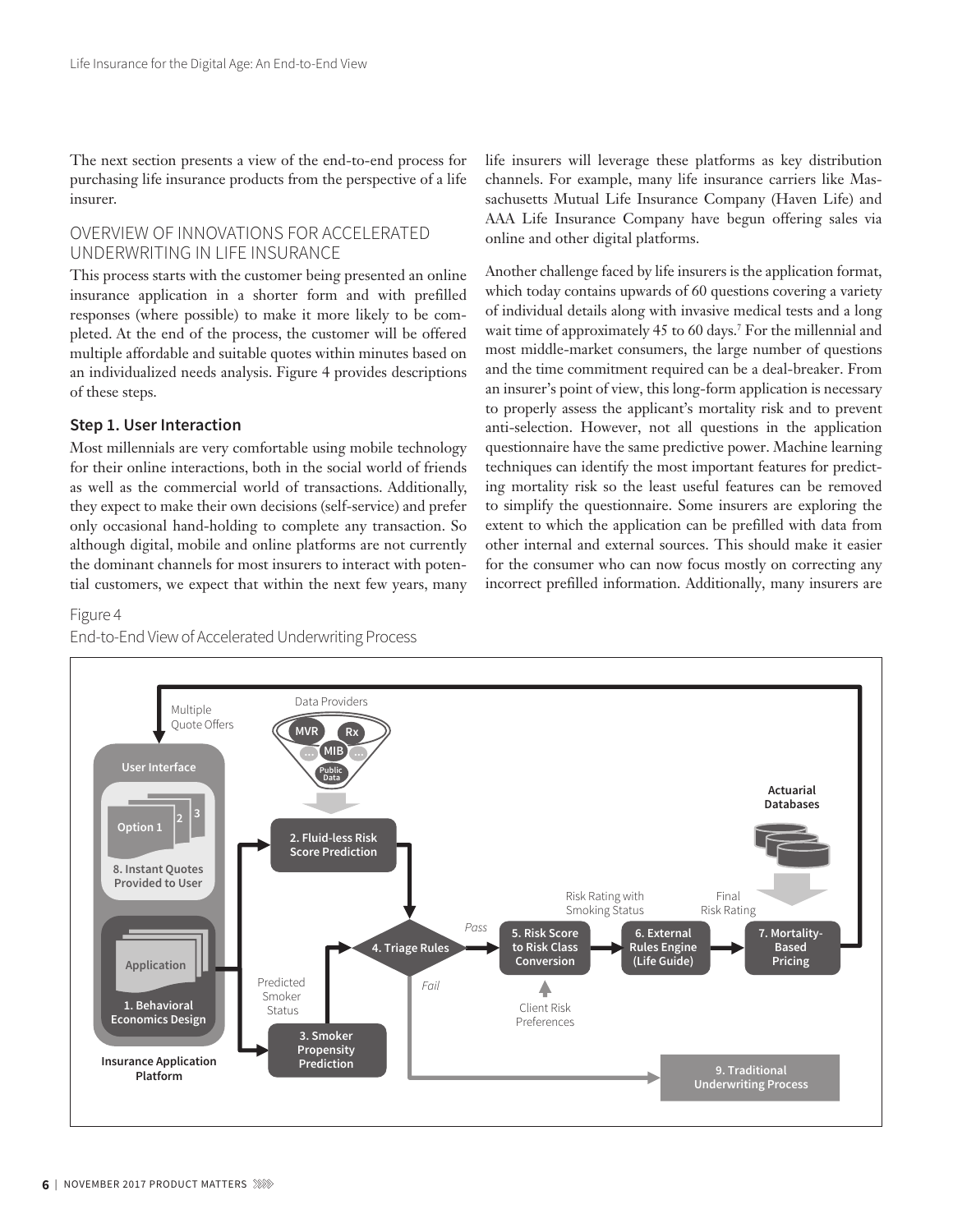beginning to utilize behavioral economics theory in pilot trials to test how rearranging or reframing application questions can improve the veracity of the applicant's responses.<sup>8, 9</sup>

#### **Step 2. Risk Score Prediction**

Correctly assessing an individual's mortality risk is critical for the life insurance underwriting process. Traditionally, this assessment has depended on an underwriter reviewing the individual's answers to application questions including family and medical history and the individual's propensity for risk-seeking behavior expressed through hazardous avocations. Additionally, third-party vendors may have provided a proposed insured's prescription profile (Rx), motor vehicle records (MVR) and medical information on major health issues (MIB) that can affect mortality risk. Many life products also require services

of paramedical staff to collect fluids and conduct a basic medical exam to assess blood pressure, BMI and pulse. Although this approach has become a standard operating procedure for underwriting many life insurance products, it suffers from both high costs and lengthy time delays, resulting in lower customer satisfaction and higher proposed insured dropout rates. Many life insurers have therefore from our observation started moving toward creating a more customer-centric experience that removes medical exams and fluid-testing for a majority of the applicants. To this end, the use of nontraditional data sources and predictive models are helping better assess an applicant's mortality risk in new ways. Table 1 lists some existing and nontraditional data sources being leveraged for predicting mortality risk in addition to applicant-provided information.

Table 1

#### Sample Data Elements for Building Mortality Risk-Related Predictive Models

| <b>Data Element</b>                         | <b>Description and Examples</b>                                                                                                                                                                                                         | <b>Usage Within Life Underwriting</b>                                                                                                                                                               |
|---------------------------------------------|-----------------------------------------------------------------------------------------------------------------------------------------------------------------------------------------------------------------------------------------|-----------------------------------------------------------------------------------------------------------------------------------------------------------------------------------------------------|
| <b>Third-Party Data</b>                     | • MIB for medical information<br>• Rx for prescription history<br>• MVR for motor vehicle record                                                                                                                                        | To validate proposed insured's prior medical<br>and insurance purchase history, prescription<br>profile and propensity to take risks (e.g., through<br>review of proposed insured's driving record) |
| <b>Public Data</b>                          | • Properties, professional licenses, criminal<br>history                                                                                                                                                                                | To validate applicant-provided data as well as to<br>fill in missing information                                                                                                                    |
| <b>Financial</b>                            | • Income and employment history<br>· Short-term and long-term debt (mortgage)<br>· Bankruptcies, liens                                                                                                                                  | Used as one of the predictors to predict<br>mortality risk, especially for low-risk individuals                                                                                                     |
| <b>Credit History</b>                       | • Credit score                                                                                                                                                                                                                          | Used as one of the predictors to predict<br>mortality risk, especially for low-risk individuals                                                                                                     |
| Digital Imaging                             | • Facial image analysis                                                                                                                                                                                                                 | To assess individual's age group, BMI, and<br>smoking status                                                                                                                                        |
| <b>Social Data</b>                          | • Publicly available social media such as<br>Facebook, LinkedIn and Snapchat                                                                                                                                                            | To verify identity, hobbies, smoker status, and<br>use of alcohol or drugs, although the hit-rate<br>may be low                                                                                     |
| <b>Population-level</b><br><b>Open Data</b> | • Zip code and state-level published data on<br>education levels, median income, disease, risky<br>behavior etc., from sources such as U.S. Census,<br>U.S. Centers for Disease Control<br>• County/state tobacco taxes and regulations | Although coarse in granularity, the data can still<br>be useful to fill in missing data on individuals.<br>The tobacco-related data can be used for smoker<br>propensity prediction                 |
| <b>Medical</b>                              | • Access to electronic medical records                                                                                                                                                                                                  | To assess current and future risk related to<br>health and mortality                                                                                                                                |
| <b>Health and Wellness</b>                  | · Vital statistics, heart rate, physical activity<br>data collected from wearables and internet-<br>enabled devices<br>• Food preferences, psychological and emotional<br>health from wellness websites and programs                    | To assess current and future risk related to<br>health and mortality                                                                                                                                |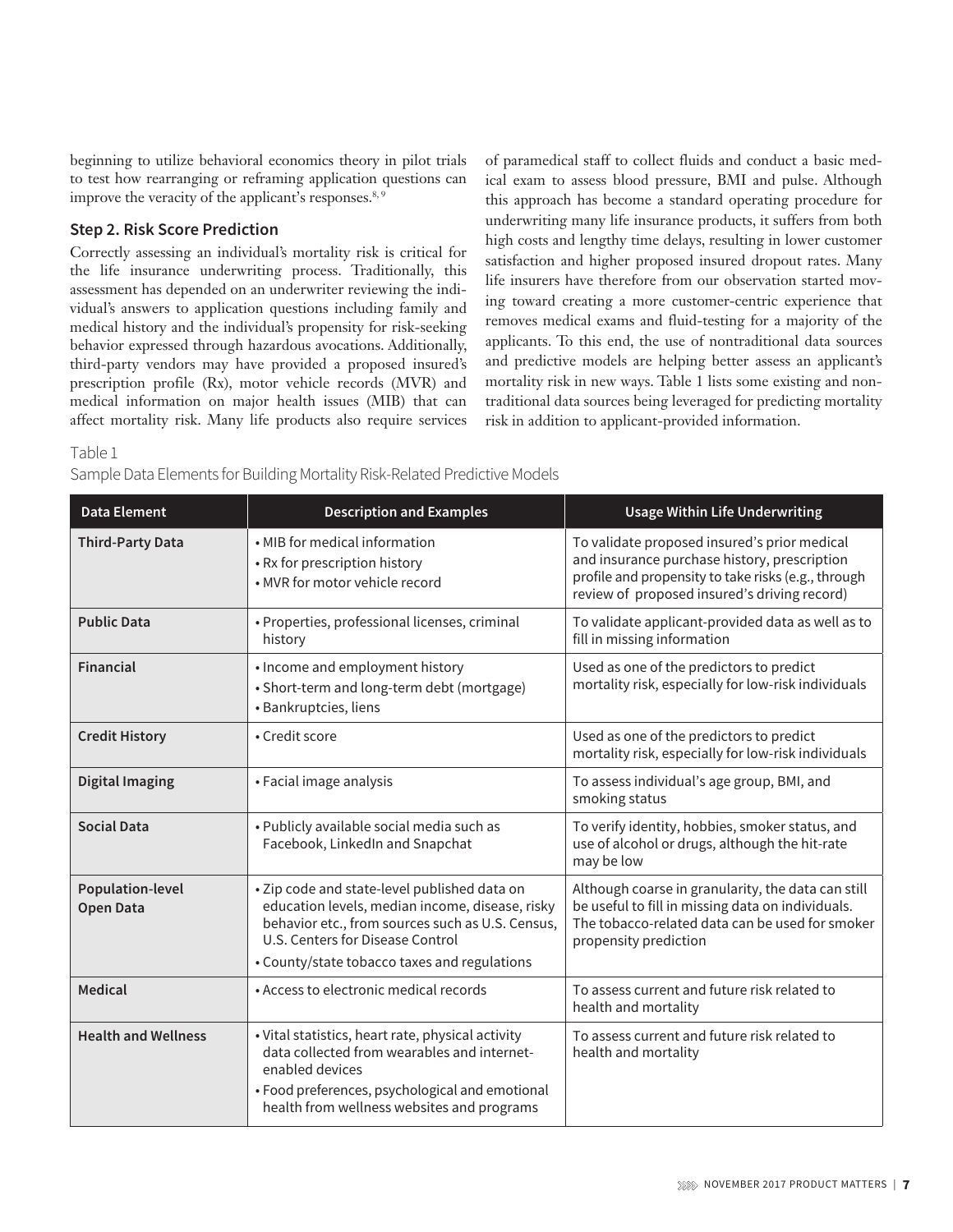



Note: Steep slope of ROC curve indicates model predicts more true-positives with very few false-positives at threshold = 0.8

## **Step 3. Smoker Propensity Prediction**

After age and gender, tobacco usage is the most important determinant of mortality risk and hence of life insurance policy premium. According to the Centers for Disease Control (CDC), overall mortality among both male and female smokers in the United States is about three times higher than that among similar people who never smoked.<sup>10</sup>

In the United States we see actuarial pricing tables routinely load up premium rates to 200 percent, and in some cases well in excess of 200 percent for tobacco users, especially smokers.

Traditionally, presence of cotinine in the blood sample during lab testing has been used to identify tobacco users. However, in the absence of any form of fluid testing within an accelerated underwriting process, one needs alternative approaches to separate tobacco users from nonusers. In today's data-driven world, the use of predictive analytics for identifying smokers and nonsmokers is being actively explored by several insurers. From our experience, the initial results using data-driven approaches look promising, and as shown in Figure 5, the steep ROC curve<sup>11</sup> suggests that the model can correctly predict many true-positives while making few mistakes (false-positives). Since the cost of misclassifying smokers as nonsmokers is much higher than misclassifying nonsmokers as smokers (due to increased mortality cost, and potential lost premiums in the former, and applicant aggravation in the latter), the performance metric that is more relevant is precision,<sup>12</sup> that is, how many predicted true-positives are actual true-positives.

The precision requirement, however, is best decided based on calculating the financial impact of misclassification error, by conducting a cost benefit analysis.

## **Step 4. Rule-Driven Application Triage**

The vision of having an end-to-end, fully automated, data-driven approach to underwriting is appealing, but many companies would prefer to evolve in a more nuanced and deliberate way. Many are exploring alternative business processes whereby the output of a predictive model feeds into a triage step. Predicted low-risk applicants can then proceed ahead through the fasttrack process, while the predicted high-risk applicants are asked to proceed via the traditional process. Subject to regulatory guidance, there could be multiple types of triage scenarios for fully underwritten products. Figure 6 shows an example of a multistep triage approach designed to direct applicants to the next step in the end-to-end accelerated underwriting, based on their risk rating and their predicted smoker/nonsmoker status. The figure illustrates the sequence of applications and thirdparty databases used to triage applications in preparation for assigning them to a risk class.

## **Step 5. Risk Classification Using Risk Score Thresholds**

There are two approaches to predicting the mortality risk of a proposed insured applicant by using a risk score: either use the score to predict the risk class that would have been assigned by an underwriter, or use the score to predict the expected mortality, which can then be converted into an appropriate risk class.

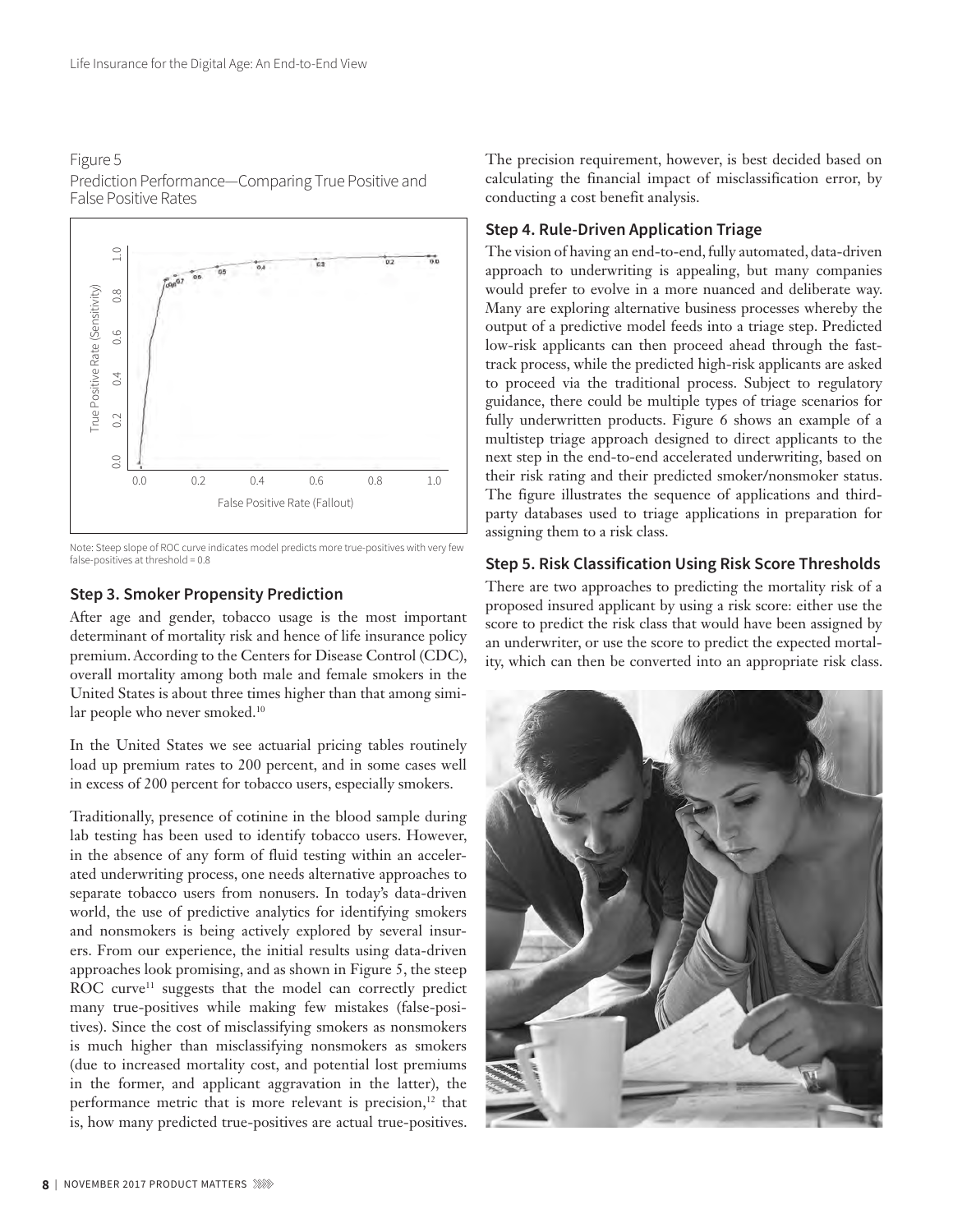Figure 6 Application Triage for Accelerated Underwriting Using Multiple Predictive Models



Generally, the first approach is easier to sell to the underwriting community; however, the second approach is a more objective way of assessing a proposed insured's mortality risk.

We note that when validating the predicted risk class against the historical underwriter-derived risk class for an application, the predicted risk class could be different from the underwriter's decision. The movement of applicants across risk classes is most common for those applicants whose scores are near the borderline between two classes. However, the objective measure should be the relative actuals-to-expected (A/E) mortality ratios for various risk classes, where the better underwriting risk is represented by a lower A/E ratio. During deployment of a risk scoring solution, the choice of associating risk classes with risk score intervals is very much left to the insurance company but can be selected based on comparable A/E ratios for the risk class and corresponding risk score interval.

## **Step 6. External Rules Engine**

The data-driven predictive analytics approaches address the risk score prediction and tobacco usage prediction in steps 2 and 3 respectively. Before the introduction of new predictive analytics techniques, the most common approach to underwriting decisions had been the use of experience-based rules that resulted from several proprietary and industry-sponsored research studies. These rules generally apply an extra loading for mortality-increasing risk factors within the preferred criteria. Examples of such risk factors include family history of significant illnesses of either parent, participation in hazardous avocations, just to mention a few. The rules engine sums up the total risk factor loading for a proposed insured, which is then compared against a table to assign a risk class. From this perspective, the external rules engine can complement the predictive models with experience-based rules to further refine the risk class assigned to an applicant. So it is not surprising that many insurers require that decision rules for underwriting be included within their end-toend accelerated underwriting process.

## **Step 7. Mortality-Risk-Based Pricing Algorithms for Quote Generation**

Although the details of mortality-based pricing models are outside the scope of this article, many insurers use pricing tables based on age, gender, risk-class and tobacco usage of an individual to compute the premium for life insurance policies of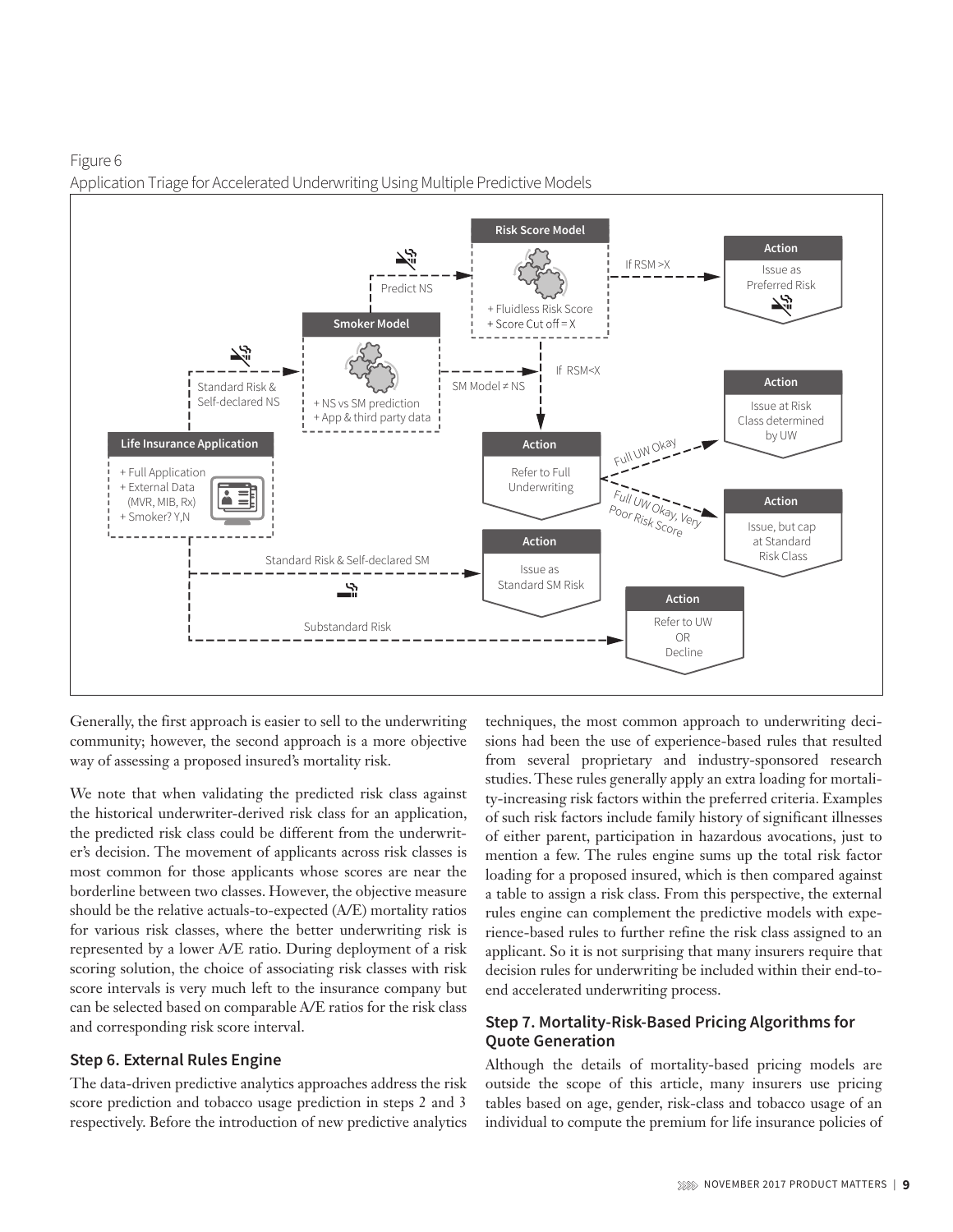specific face amount and level term periods (for term products). The process flow as described in Figure 4 essentially provides these variables required by the mortality-based pricing algorithm to support a real-time quote. A useful feature can be to compute prices for multiple combinations of face amounts and term periods, based on historical choices made by other users, with situations similar to the applicant. These multiple pricing options can then be presented to the customer as described in Step 8, to help make a life insurance buying decision that best suits his or her situation.

#### **Step 8. Real-Time Customer Response**

In responding to a customer's request for a life insurance policy, the goal should be more than just fast response time. In addition to providing a quote in real-time for the face amount requested, it would also be helpful to offer assistance to the customer to make a buying-decision. If viewed from this perspective, the process could also include:

- Providing various alternative solutions that cover not just the requested face amount and term period but also other face amounts and term period combinations, in case the requested coverage is beyond the customer's financial reach.
- Providing an alternative life insurance product to the customer, should the customer not qualify for the original coverage requested.
- Illustrating how each offered policy provides coverage for various adverse life events that the individual could face besides the ultimate death benefit, in the form of life insurance riders relevant to their situation. This should help the customer to better understand the complete benefits offered and thus optimize the potential to complete the sale.

… continuous improvements in the prediction accuracy of new analytics approaches/models should allow insurers to offer coverage using accelerated underwriting programs for higher face amounts and at premium rates closer to fully underwritten products.



• Providing an overview of life insurance products and coverage that "people like me" have purchased, with a corresponding distribution of such product purchases by age, gender and location. This again should help increase the customer's confidence about their buying decision.

## **Step 9. Traditional Underwriting of Selected Applicants**

Assuming the issuing carrier meets all regulatory requirements in the relevant jurisdictions, steps 1 through 8 provide an overview of an accelerated underwriting process that could work for a significant portion of applicants who pass the required database checks as well as various cutoff thresholds set for the predictive models, depending on the pricing goals of the company. However, there will be situations that are difficult to resolve through the fast-track process, such as when an applicant has poor scores from the risk score prediction model or the smoker prediction model warrants further investigation. These situations should result in the applications getting redirected out of the triage process (as shown in Step 4), to go through the traditional underwriting process, wherein an underwriter can review and assign the appropriate risk class to the applicant.